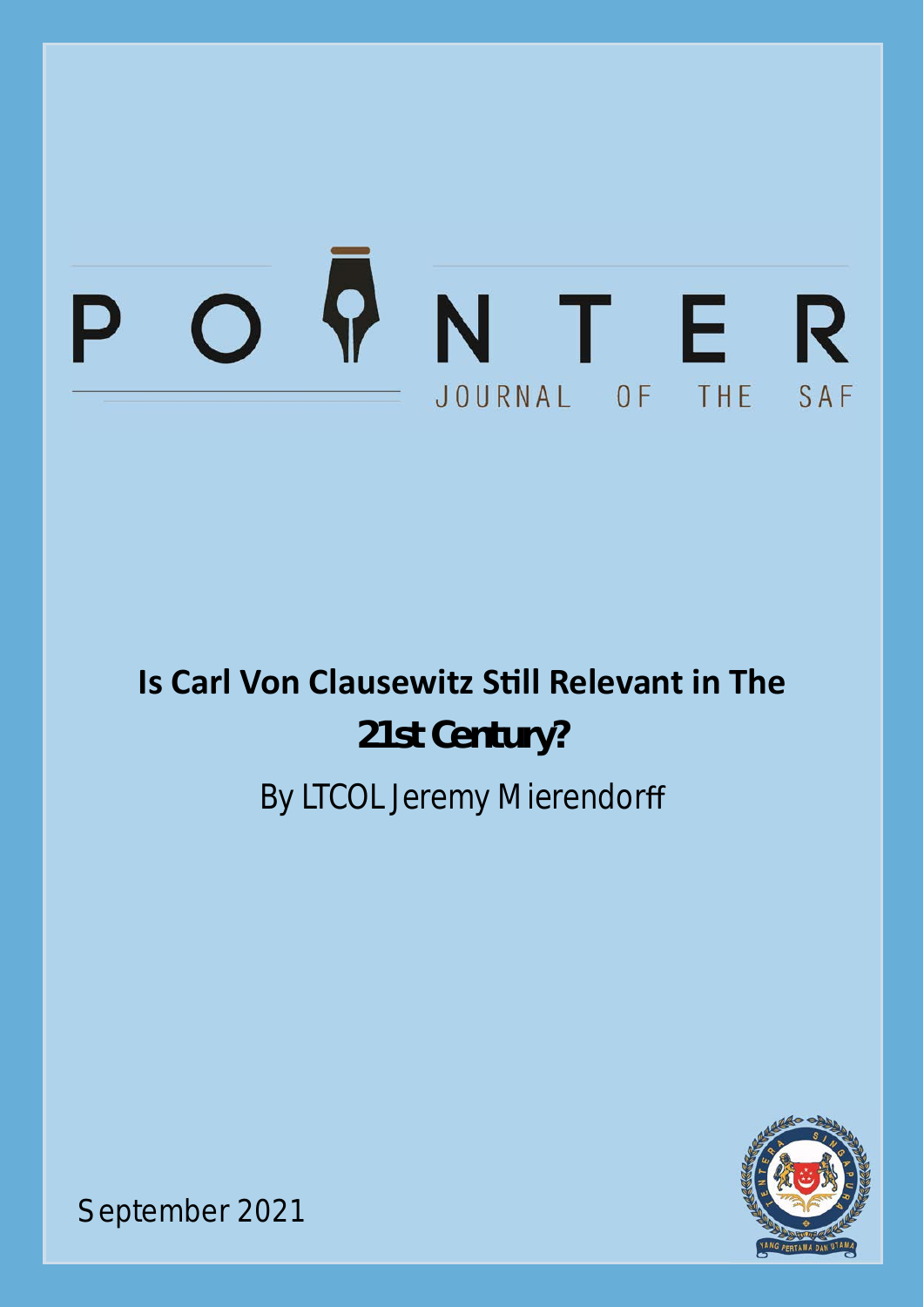## **Is Carl Von Clausewitz Still Relevant in The 21st Century?**

By **LTCOL Jeremy Mierendorff** 

### **ABSTRACT**

The author highlights that many contemporary military strategists and practitioners value the philosophies contained in Carl Von Clausewitz's classic *On War* and its relevance to present day conflict. On the other hand, there are also speculaƟon and debates over Clausewitz's relevance to contemporary conflict as well. In this essay, the author compares, contrasts and critically assesses the competing views of Clausewitz's applicability to modern warfare and analyses whether there is value for military leaders in studying his theories. In particular, he explores two authors' views, Strachan's The Direction of War and Kalder's *Inconclusive Wars*, which offer conflicting arguments on Clausewitz's relevance in these global times. He scrutinises these competing arguments and by supplementing them with additional examples, affirms that Clausewitz's theory is applicable and appropriate to contemporary military operations.

*Keywords: Warfare, Contemporary, ConvenƟonal, Environment, Guerrilla*

#### **INTRODUCTION**

*'The first, the supreme, the most far-reaching act of judgement that the statesman and commander have to make is to establish by that test the kind of war which they are embarking; neither mistaking it for, nor trying to turn it into, something that is alien to its nature.'*

#### *- Hew Strachan<sup>1</sup>*

Carl Von Clausewitz was a Prussian General during the  $18<sup>th</sup>$  and  $19<sup>th</sup>$  centuries who fought in the Napoleonic Wars. He is most renowned for the development of military theory in his strategy manuscript, *On War*, which was compiled following his death by his wife, Marie Von Clausewitz in 1832. Many contemporary military strategists and practitioners highly value the philosophies contained within *On War* and its relevance to present day conflicts. However, there are still speculation which exists and debates which regularly occur over Clausewitz's relevance to contemporary conflict. This essay will compare, contrast and critically assess the competing views of Clausewitz's applicability to modern warfare and analyse whether there is value for military leaders in studying his theories. Two suggested references, Strachan's *The DirecƟon of War* and Kalder's *Inconclusive Wars*, offer conflicting arguments on Clausewitz's relevance in these global times. This essay will explore these competing arguments and by supplementing with additional examples, will affirm that Clausewitz's theory is



applicable and appropriate to contemporary military operaƟons. *Carl Von Clausewitz* (1780 to 1831)

Many analysts debate the relevance that Clausewitz has to modern war, conflict and operations. These arguments appear too simplistic—primarily challenging the theoretical technicalities associated with Clausewitz's theories rather than the overarching concepts. A greater appreciaƟon into the content of *On War* and what Clausewitz's philosophies are striving to explain may offer an alternative viewpoint for many of Clausewitz's critics. This essay will argue that the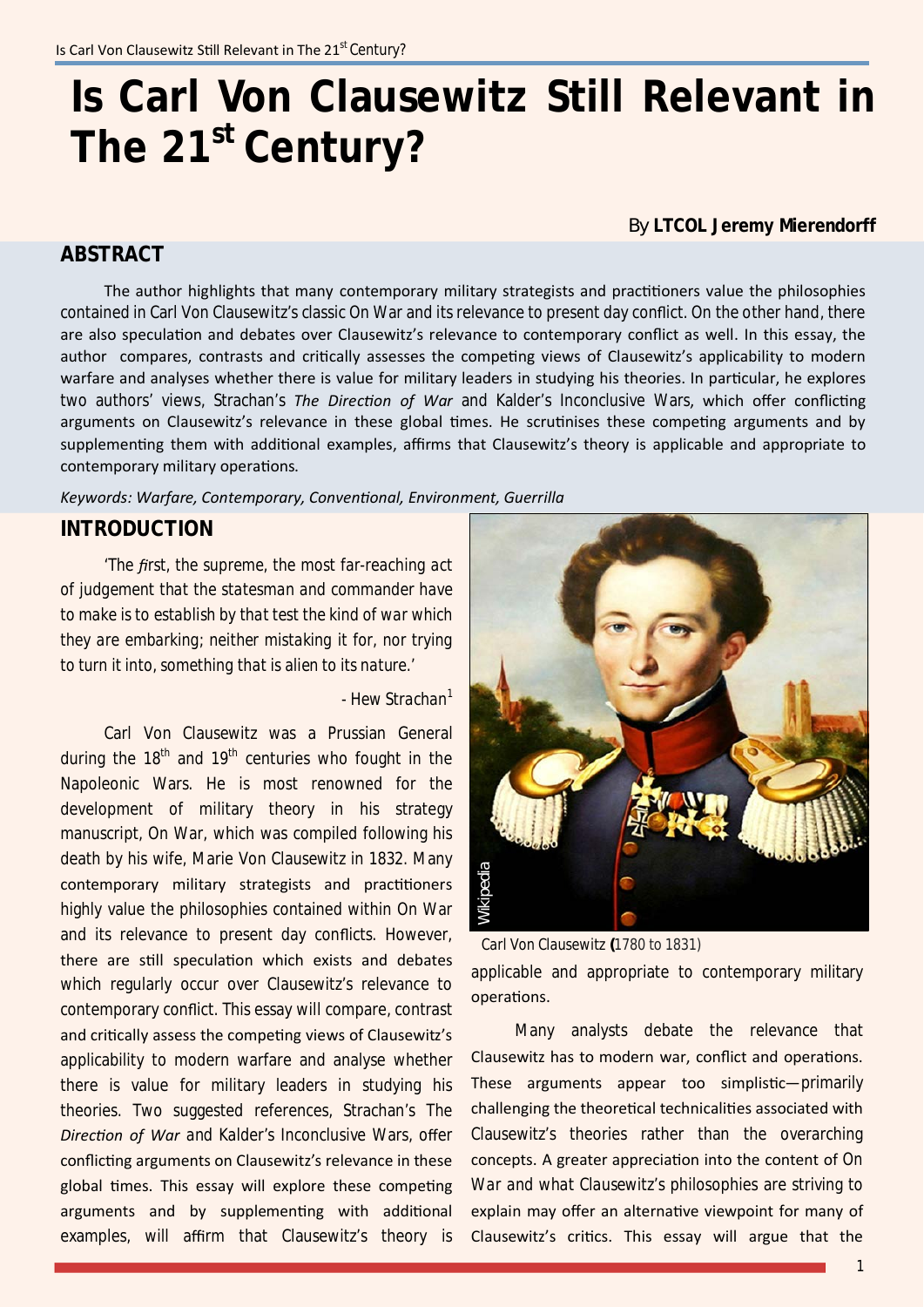concepts defined in Clausewitz's *On War* are applicable to contemporary conflicts and military operations.

Hew Strachan and Mary Kalder offer two distinct points of view. Kalder argues that Clausewitz is no longer relevant to contemporary warfare while Strachan disputes Clausewitz's critics by discussing his significance to modern conflict. Kalder primarily debates the present day relevance of Clausewitz arguing that these philosophies cannot be applied due to the required focus of the opposing forces on the 'destruction of a military force as the foundation for all action in war. $^2$  The premise of her argument is that contemporary operations are rarely focused solely on the destruction or annihilation of an opponent, but rather trying to achieve an effect that results in a strategic outcome. This effect may in fact result in no opposing force losses. Kalder also claims that modern conflict is rarely between states—rather that it is often between a state and non-state actor. Once again, the measure of success between the two opponents is not the total destruction of each other but to achieve a political or strategic outcome. It is due to this that Kalder argues the philosophies in Clausewitz are irrelevant to modern warfare because the aim of this military operation is not to achieve total destruction of the enemy. However, as many are aware the translation of Clausewitz's philosophies is open to interpretation. In *On War*, Clausewitz states that the object of combat is not solely the 'destruction' of an enemy but also the 'conquest' of an opponent. $3$  One can interpret 'conquest' to be defeating an opponent based on the success criteria as defined by that party. Therefore, success may not be to destroy an enemy but perhaps to disrupt or dislocate their ability to create a certain effect. Clausewitz also states that the 'aim of war is to disarm the enemy', which can be understood by the reader in both a literal and/or figurative sense.<sup>4</sup> This therefore means, in this case, that the argument posed by Kalder is inappropriate. It is also argued that the principles explained in *On War* are not exclusive to state on state military conflicts but can easily be applied to state on non-state encounters.

Strachan offers an alternative viewpoint. He argues that Clausewitz is very much relevant to present day operations and that many critics of Clausewitz have a shallow knowledge of the philosophies contained in *On War*. Strachan idenƟfies that within *On War* the content discusses the relationship between strategy and tactics. He mentions that perhaps critics have become too focussed on the ancient tactical actions detailed in the text which could explain why some doubt its modern relevance. Strachan continues to explain that these ancient tactical actions are not there to teach the reader tactics, but rather, to set the foundations 'from which Clausewitz's ideas about war's true nature, about its inherent 'friction', about the role of chance and probability, and about the function of military genius are derived.<sup>5</sup>



*Title page of the original German ediƟon Vom Kriege (On* 

Many are aware that Clausewitz is renowned for analysing the statement that 'War is an extension of politics and policy.<sup>,6</sup> This is a simplistic statement that is not entirely accurate. One argues that the causation and intent of war is an extension of politics and policy at that time, but once war commences 'two sides clash, and their policies conflict: that reciprocity generates its own dynamic, feeding on hatred, on chance, and on the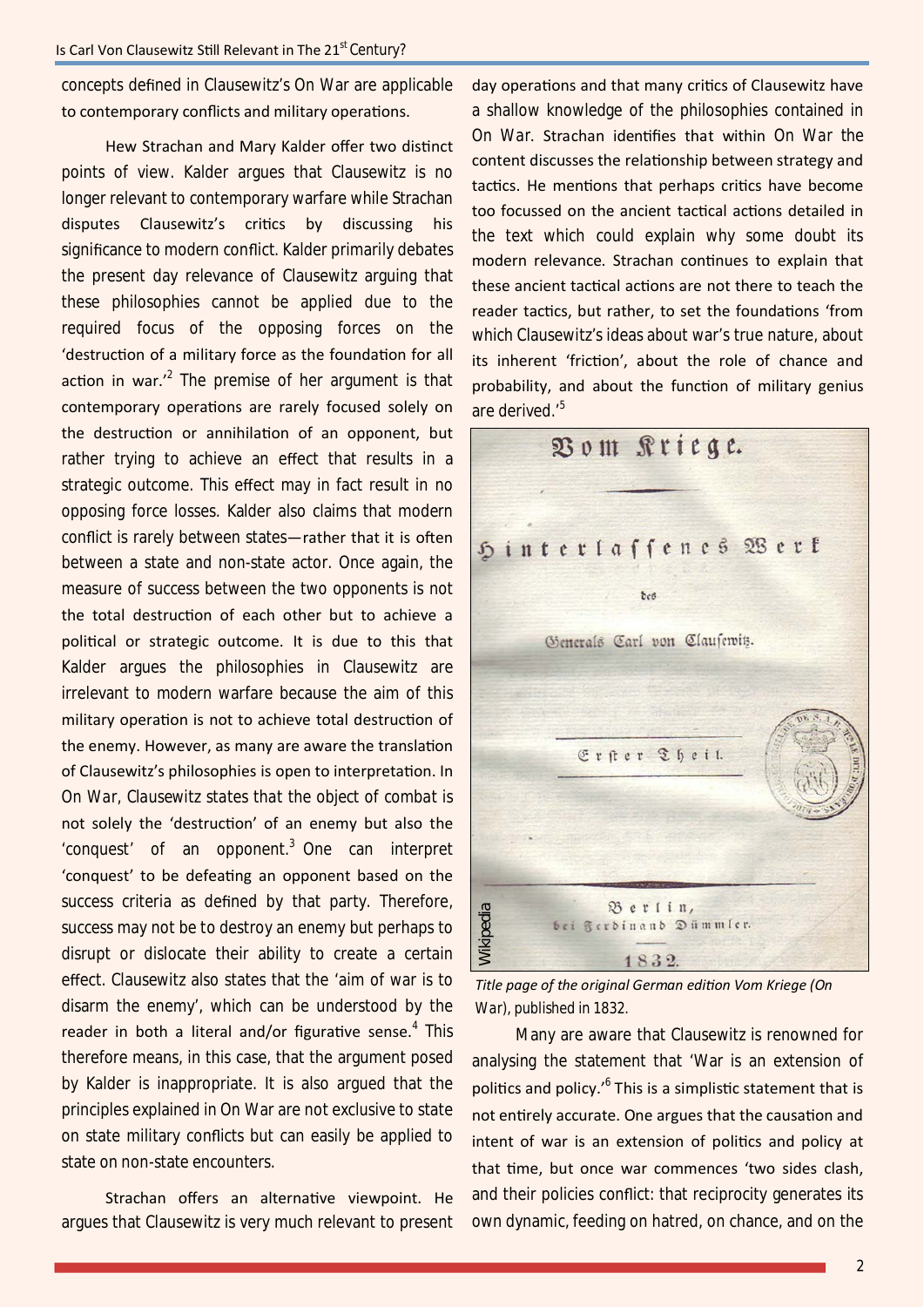play of military probabilities.'<sup>7</sup> This means that once war has commenced it will 'change and shape policy', requiring both military leaders and statesmen to be engaged and aligned with the conflict so that they can both react to changes in politics and policy as the battle progresses.<sup>8</sup> This is part of the reason why Clausewitz emphasises the requirement for a quick battle as to ensure that the conflict achieves the political and/or policy intent that initiated the confrontation. In a contemporary context, this philosophy is very much relevant.

Clausewitz's philosophies are as relevant in the  $21<sup>st</sup>$  century as they were in in the  $18<sup>th</sup>$  and  $19<sup>th</sup>$ centuries. Perhaps one can argue that they are more relevant today due to the complexities associated with warfare. It is easy for the reader to interpret Clausewitz's philosophies in a literal sense due to the intimidating nature of the text in *On War*. However, it is assessed that Clausewitz's intent was for the reader to recognise that warfare does not necessarily follow the logic of his theory. Clausewitz acknowledged that often there is a deviation from theory when conflict occurs in reality due to 'intervening variables such as: (1) the political guidance which rationally relates ends to means in war; (2) the asymmetry of the superiority of the defence over the offence; (3) the lack of information as well as uncertainty and friction; (4) the tendency of human nature to make worst case assumptions about the enemy, and play it safe in the absence of clarity and sufficient information; (5) the fact that all military forces cannot be concentrated in space and time simultaneously; and (6) the fact that results in war are rarely final.<sup>,9</sup> These variables are everlasting and are very much relevant to complex present-day military operaƟons.

### All conflicts regardless of scale and intensity has its stakeholders—leaders, fighters and non-combatants.

The other major argument in Kalder's article is that she adopts the position that Clausewitz is irrelevant in a contemporary context due to the new wars thinking. Simply put, the new wars thinking describes

how modern conflict typically is not state on state, but rather state on nonstate actors. Kalder argues that modern wars are usually fought against 'groups identified in terms of ethnicity, religion or tribe. $10^7$  This usually results in conflicts that are not decisive, at times with strategic objectives ill-defined and on occasion 'combatants are inspired to maintain a state of conflict because it provides them with lucrative economic benefits.'<sup>11</sup> However, one must also exercise judgment and understand that it may be a 'fallacy of thinking that victory in past wars was any more decisive than today.'<sup>12</sup> Whilst this view from Kalder is a valid assessment, one ponders how the philosophies in Clausewitz are now no longer effective. All conflicts regardless of scale and intensity has its stakeholders leaders, fighters and non-combatants.<sup>13</sup> Each opponent regardless of whether they are a state or non-state actor will have a 'will to fight' and thus targetable critical vulnerabilities. These opponents will also have a political or policy objective that is relevant to their organisational motivations. Therefore, many of the principles outlined in *On War* are still applicable to an effective strategy against an opponent regardless of whether they are a state or non state actor. 'If one is truly going to grasp the complexity of war, then reflection of what factors are critical to understanding it, is a positive step.' $14$ 

In a similar vein to Kalder, there has been a tendency by some other strategic theorists and analysts to focus on the applicability of Clausewitz to only large scale conventional wars. These theorists view low scale conflicts, such as counter-insurgency and guerrilla warfare, as too low-intensity and 'therefore of low importance and thus not worth confronting with serious intent. $15$  It is argued that even though low-scale conflicts have different politico-military strategic implications in comparison to high-intensity large scale wars, the 'complexity of different conflicts and their implications to policy making' are the same as large scale conflicts.<sup>16</sup> Ultimately, critics arguing that Clausewitz is irrelevant to modern warfare do so, focusing on three areas: '(1) structure; (2) methods; and (3) motives. $17$  In all conflicts, regardless of whether it is considered low or high intensity, it is initiated as an extension of some form of politics and/or policy 'where the act of violence is intended to fulfil our will.<sup>'18</sup> As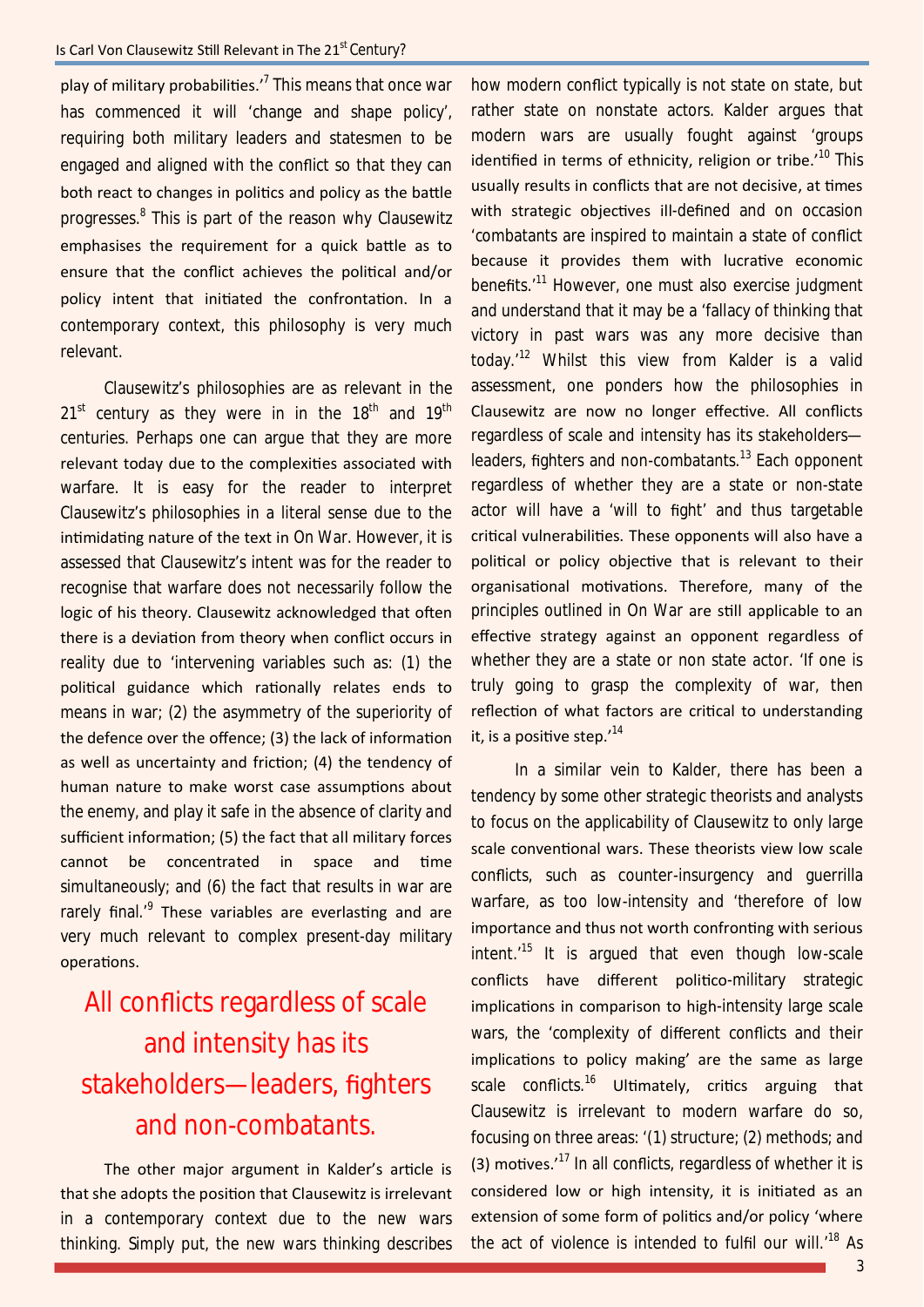mentioned earlier, all conflicts regardless of scale and intensity, has its stakeholders—leaders, fighters and non-combatants.<sup>19</sup> There is the capacity to adjust the Clauswitzian philosophy so that it can be applied to each alternative form of contemporary conflict. In fact, many academics argue that 'in an age where war is increasingly complex, Clausewitz's ideas are more rather than less powerful and, better able to capture the complexity that modern war inheres.<sup>'20</sup>

It also must be briefly noted that even though the tendency at present is for state on non-state conflict, that is not to say that state on state warfare will not occur in the future. One can argue that the Instability in the global strategic environment is increasing and thus inter-state relations are becoming more tenuous. This fragility could create the circumstances ripe for state on state conflict. Therefore, it is important that military leaders and statesmen continue to study the Clausewitzian philosophies.

### Instability in the global strategic environment is increasing and thus inter-state relations are becoming more tenuous.

New wars thinking and low-intensity conflict are not new concepts to Clausewitz or society in general. Guerrilla warfare, counter-insurgency, and counter terrorism are all concepts that existed throughout the 18<sup>th</sup> and 19<sup>th</sup> centuries In fact, Clausewitz lectured on guerrilla warfare in 1812.<sup>21</sup> Prior to completing *On War*, Clausewitz 'had achieved virtually clear ideas of the organisation, combat techniques, possibilities and limits, socio-political importance, and military-theoretical assessment of modern querrilla war.<sup>22</sup> Regardless of the composition of warfare, large scale conventional or low scale unconventional asymmetric warfare, the principles of the trinity are the same-passion/emotion, chance and policy.<sup>23</sup> At a point in modern history misunderstandings developed over the interactive elements of the trinity, with many confusing the translation to be 'the People, the Army, and the Government.'<sup>24</sup> One can understand why many modern critics of Clausewitz challenged his philosophies in a contemporary context based significantly on a misinterpretation of the trinity. However, as mentioned, the principles of warfare are the same—'by employing asymmetric, irregular, warfare as a mode of fighting a technological or quantitatively superior opponent, a belligerent is subject to the same strategic logic as its conventional opponents.'<sup>25</sup>



Arguably one of the most relevant concepts that Clausewitz discusses in *On War* is the philosophy of Schwerpunkt, or what is commonly referred to as the 'Centre of Gravity'. Precise definitions of this concept vary globally. However, holistically they all mean the same thing—it is about dislocating or disrupting an opponent's will to fight. Clausewitz stated 'one must keep the dominant characteristics of both belligerents in mind. Out of these characteristics, a certain Centre of Gravity develops, the hub of all power and movement, on which everything depends. That is the point against which all our energies should be directed.<sup>26</sup> The United States (US) Joint Planning document defines a Centre of Gravity as a 'source of power that provides moral or physical strength, freedom of action, or will to act.'<sup>27</sup> The Australian Joint Planning document defines a Centre of Gravity as 'the primary entity that possesses the inherent capability to achieve an objective or the desired end state. $128$  The philosophy of a Centre of Gravity allows planners at all levels to ascertain the critical capabilities and requirements of an opponent, ultimately to then shape their targeting strategy. Even though often this concept is challenging to accurately determine one's Centre of Gravity, it is a valuable tool that is very much relevant to contemporary warfare at the tactical, operational and strategic levels.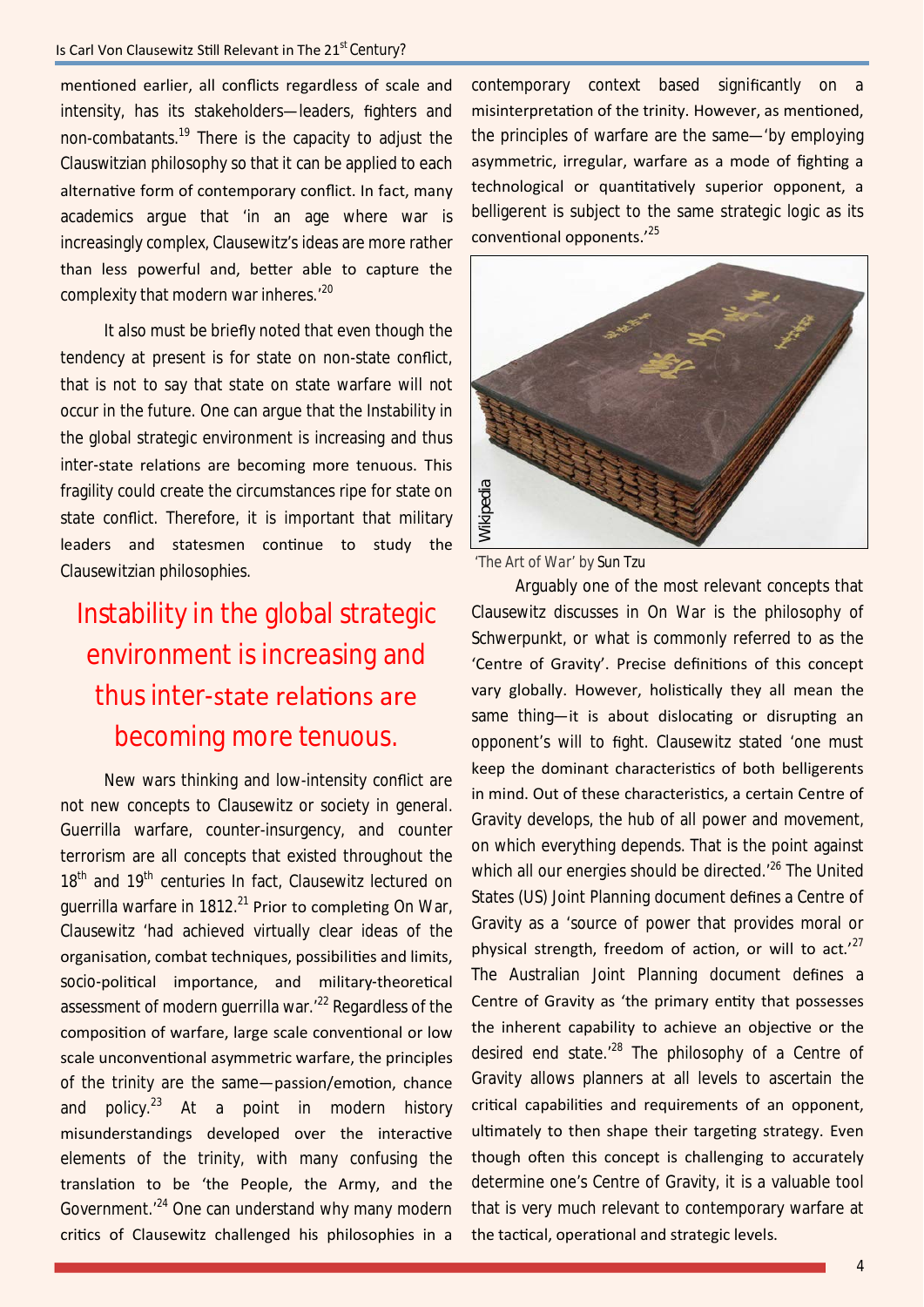It is important to note that, like most theories, Clausewitz' philosophies are not immune to the changing nature of war over time and thus their relevance in that environment. Clausewitz' theories need to be regularly reviewed and either accepted, modified, or discarded in terms of relevance for the conflict at that time. The global environment has witnessed significant modernisation since the Clauswitzian era, which has resulted in advancements in technology, civil-military relations, policy making, access to information, the importance of public opinion, the strength of weapon systems, Command, Control, Communications, Computer, Intelligence, Surveillance and Reconnaissance (C4ISR) systems, and economic constraints. These changes impact the interpretation and application of Clauswitzian theories, but does not make Clausewitz irrelevant. Clausewitz' philosophy is a qualitative understanding of operational art. As such, it is not designed to offer the reader a prescriptive plan but to encourage them to broadly analyse a problem utilising concepts in the text as a guide. Studying Clausewitz is a theory of practice which 'is about the how of learning to do something rather than the what of something's general nature.<sup>'29</sup>

### Critically analysing historical philosophies on diplomacy and military theories are essential in ensuring modern operational success.

Finally, in determining the relevance of Clausewitz's philosophies to warfare in the  $21<sup>st</sup>$  century, it would be worthwhile to offer a simplistic comparison between those theories and another classic military theorist, Sun Tzu. Even though *The Art of War* was devised during the period 3000-4000 BC and *On War* during the  $18<sup>th</sup>$  and  $19<sup>th</sup>$  centuries, there are significant similarities between their methodologies. Both philosophers share strong similarities on their views of 'the primacy of politics in war, the need to maintain

professional autonomy of the military in action, the overall importance of numerical superiority and the desirability of securing victory as quickly and decisively as possible once war has become inevitable.<sup>30</sup> Differences appeared in the 'use of intelligence, the utility of deception, the feasibility of the surprise attack and the possibility of reliably forecasting and controlling events on the battlefield.<sup>'31</sup> Importantly, one should also note that the significant dissimilarities in terms of geography, time and culture when these two publications were written. Noting that Sun Tzu is a preferred military philosopher by many eastern hemispherical states (even in a contemporary context) one argues that there is merit in scrutinising classical theories for a contemporary application.

### **CONCLUSION**

Modern warfare is incredibly complex and often complicated, arguably more so than it has been throughout history, with a plethora of stakeholders. However, whilst contemporary conflict is complex, the principles of war are still the same. Critically analysing historical philosophies on diplomacy and military theories are essential in ensuring modern operational success. This essay has compared, contrasted and critically assessed the competing views of Clausewitz's applicability to modern warfare and whether there is value in military leaders studying his philosophies. The critical element to applying Clausewitz to contemporary warfare is not to use *On War* as a how to guide, but more to reference this piece during conflicts to determine what Clausewitz offers on the topic. The reader then determines whether that information is relevant and if so, should cross reference with other concepts in order to generate their own course of action. 'What makes Clausewitzian theory so challenging even today is that while his conceptual framework is fundamentally so simple, it nevertheless requires considerable hard thinking and deciphering to comprehend. $32$  It is the view of this essay that Clausewitz is very much relevant to the 21<sup>st</sup> Century and that it is crucial for military strategists and leaders to study these concepts in order to ensure success in all contemporary operations.

The opinions and views expressed in this essay do not necessarily reflect the official views of the Ministry of Defence. This essay is not to be reproduced in part or in whole without the consent of the Ministry of Defence.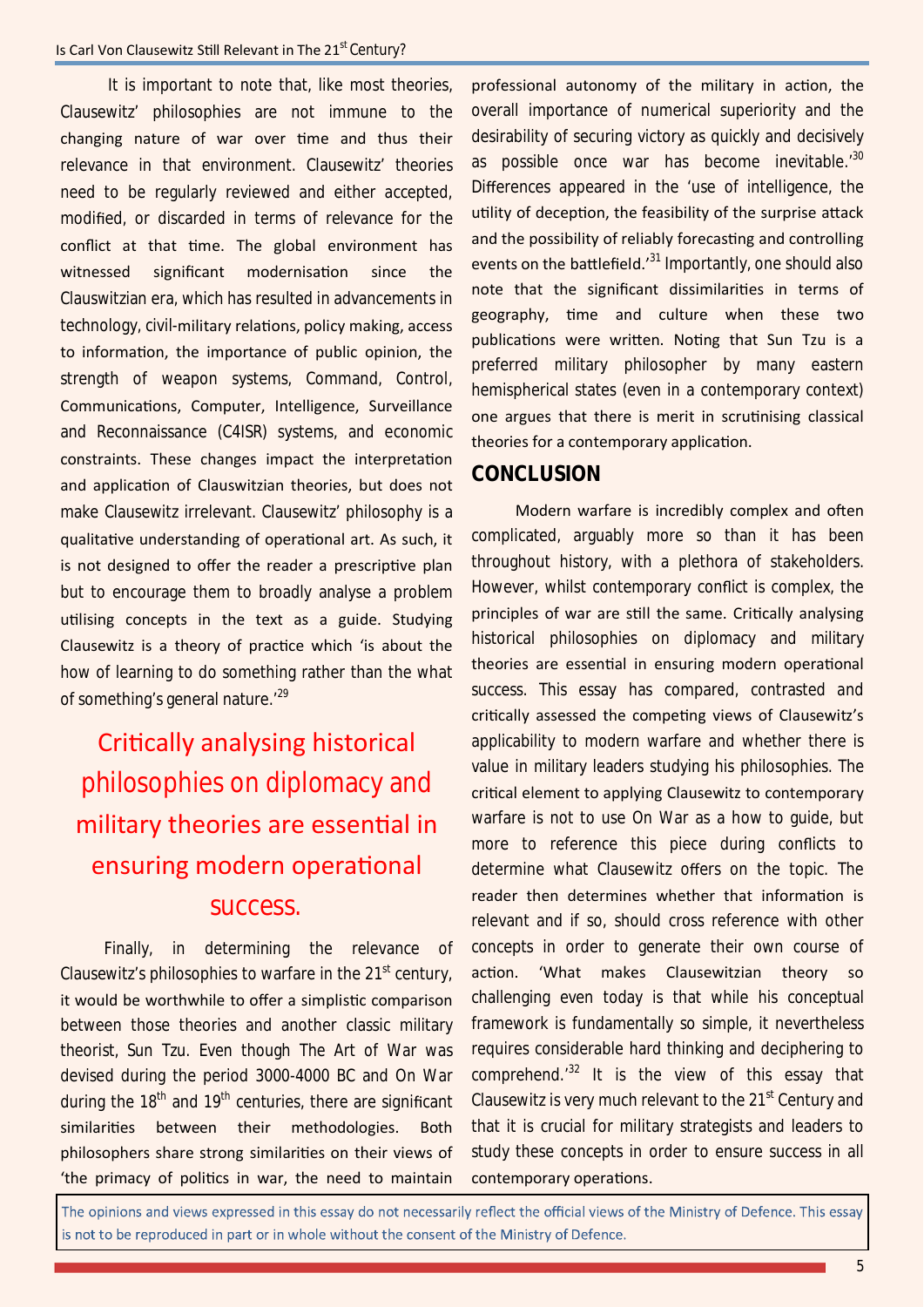### **BIBLIOGRAPHY**

Clausewitz, C. (2009). *On War*. London: Wildside Press.

Fleming, C. (2013). Clausewitz's Timeless Trinity. Farnham: Ashgate Publishing Limited.

Handel, M. (1986). Clausewitz and Modern Strategy. London: Frank Cass and Company Limited.

Handel, M. (1991). Sun Tzu and Clausewitz Compared. Carlisle Barracks: U.S. Army War College.

Honig, J. (1997). Strategy in a Post-Clauswitzian Setting. In G. d. Nooy, The Clauswitzian Dictum and the Future of Western Military Strategy (pp. 109-122). The Hague: Klewer Law International.

Joint Planning (ADDP 5.0). (2015). Australian Defence Doctrine Publication.

Joint Planning. (2017). Joint Publication (JP) 5-0.

Kalder, M. (2010). Inconclusive Wars; Is Clausewitz still relevant in these global times? Global Policy, 271-281.

Schuurman, B. (2010). Clausewitz and the "New Wars" Scholars. Parameters, 89-100. Retrieved from Clausewitz.

Smith, M. (2004). Strategy in an Age of Low-Intensity Conflict: Why Clausewitz is still more relevant than his critics. In I. A. Duyvestyen, Rethinking the Nature of War (p. 38). Amsterdam: Routledge.

Strachan, H. (2013). The Direction of War. Cambridge: Cambridge University Press.

Sumida, J. (2008). Decoding Clausewitz. Lawrence: University Press of Kansas.

Summers, H. (1989). Low-Intensity Conflict: The Pattern of Warfare in the Modern World Lexington: Lexington Books.

### **ENDNOTES**

- 1. Strachan, H., The Direction of War. (*Cambridge: Cambridge University Press*, 2013), pg 62.
- 2. Kalder, M., Inconclusive Wars; Is Clausewitz still relevant in these global times? (*Global Policy*, 2010), pg 4.
- 3. Clausewitz, C., *On War*. (*London: Wildside Press*, 2009).
- 4. Ibid.
- 5. Strachan, H., The Direction of War. (*Cambridge: Cambridge University Press*, 2013), pg 57.
- 6. Clausewitz, C., *On War*. (*London: Wildside Press*, 2009), pg 65.
- 7. Strachan, H., The Direction of War. (*Cambridge: Cambridge University Press*, 2013), pg 54.
- 8. Ibid.
- 9. Handel, M., Clausewitz and Modern Strategy. (*London: Frank Cass and Company Limited*, 1986).
- 10. Kalder, M., Inconclusive Wars; Is Clausewitz sƟll relevant in these global Ɵmes? (*Global Policy*, 2010), pg 271- 281.
- 11. Schuurman, B., Clausewitz and the "New Wars" Scholars. Parameters. Retrieved from Clausewitz, 2010), pg 89-100.
- 12. Fleming, C., Clausewitz's Timeless Trinity. (*Farnham: Ashgate Publishing Limited*, 2013).
- 13. Honig, J., Strategy in a Post-Clauswitzian Setting. In G. d. Nooy, The Clauswitzian Dictum and the Future of Western Military Strategy. (*The Hague: Klewer Law International*, 1997), pg 109-122.
- 14. Fleming, C., Clausewitz's Timeless Trinity. (*Farnham: Ashgate Publishing Limited*, 2013).
- 15. Summers, H., Low-Intensity Conflict: The Pattern of Warfare in the Modern World Lexington: (*Lexington Books*, 1989).
- 16. Smith, M., Strategy in an Age of Low-Intensity Conflict: Why Clausewitz is still more relevant than his critics. In I. A. Duyvestyen, Rethinking the Nature of War. (*Amsterdam: Routledge*, 2004), pg 38.
- 17. Fleming, C., Clausewitz's Timeless Trinity. (*Farnham: Ashgate Publishing Limited*, 2013).